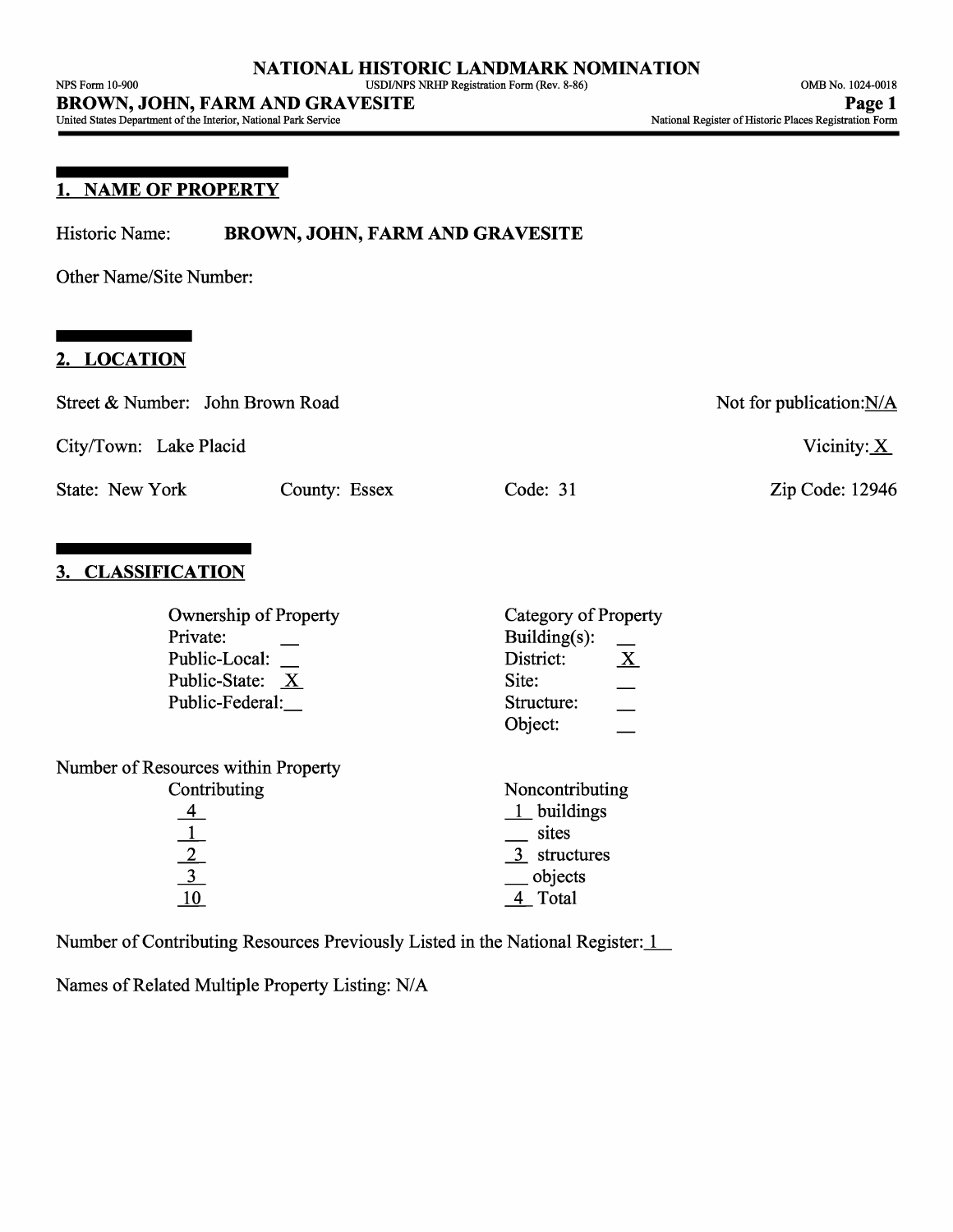## **4. STATE/FEDERAL AGENCY CERTIFICATION**

As the designated authority under the National Historic Preservation Act of 1966, as amended, I hereby certify that this momination request for determination of eligibility meets the documentation standards for registering properties in the National Register of Historic Places and meets the procedural and professional requirements set forth in 36 CFR Part 60. In my opinion, the property meets does not meet the National Register Criteria.

Signatures of Certifying Official Date

State or Federal Agency and Bureau

In my opinion, the property meets does not meet the National Register criteria.

Signatures of Commenting or Other Official Date

State or Federal Agency and Bureau

## **5. NATIONAL PARK SERVICE CERTIFICATION**

I hereby certify that this property is:

- Entered in the National Register
- Determined eligible for the National Register
- Determined not eligible for the National Register
- Removed from the National Register
- Other (explain): \_\_\_\_\_\_\_\_\_\_\_\_\_\_\_\_\_

Signatures of Keeper Date of Action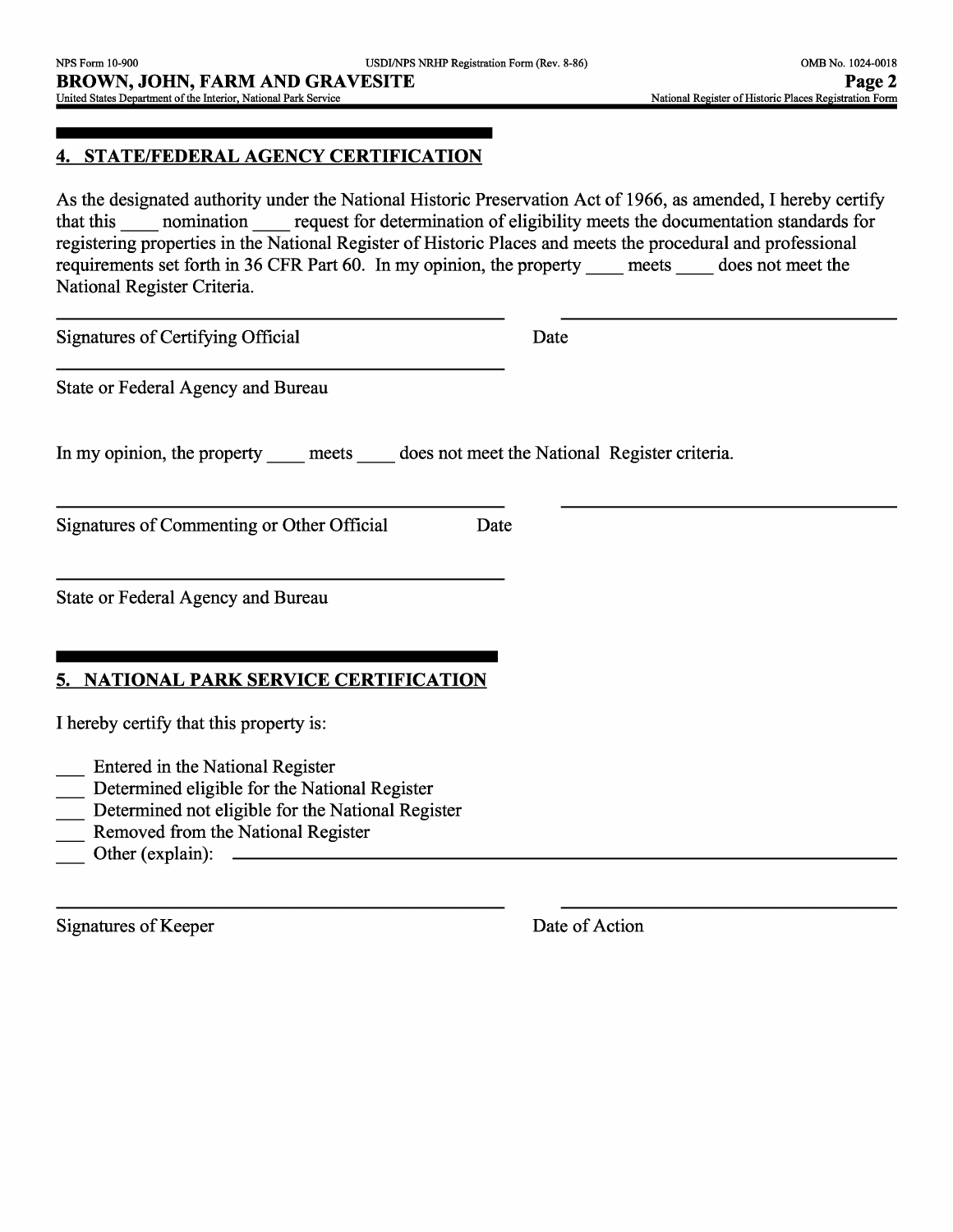## **6. FUNCTION OR USE**

| Historic: | Domestic<br><b>Recreation and Culture</b><br><b>Recreation and Culture</b> | Sub: | Single Dwelling<br>Museum<br>Commemorative Monument |
|-----------|----------------------------------------------------------------------------|------|-----------------------------------------------------|
| Current:  | Recreation and Culture<br>Recreation and Culture                           | Sub: | Museum<br>Commemorative Monument                    |

### **7. DESCRIPTION**

#### ARCHITECTURAL CLASSIFICATION: Other

# MATERIALS:

| Foundation: Stone |                    |
|-------------------|--------------------|
| Walls:            | Wood, weatherboard |
| Roof:             | Wood, shake        |
| Other:            | Brick, chimneys    |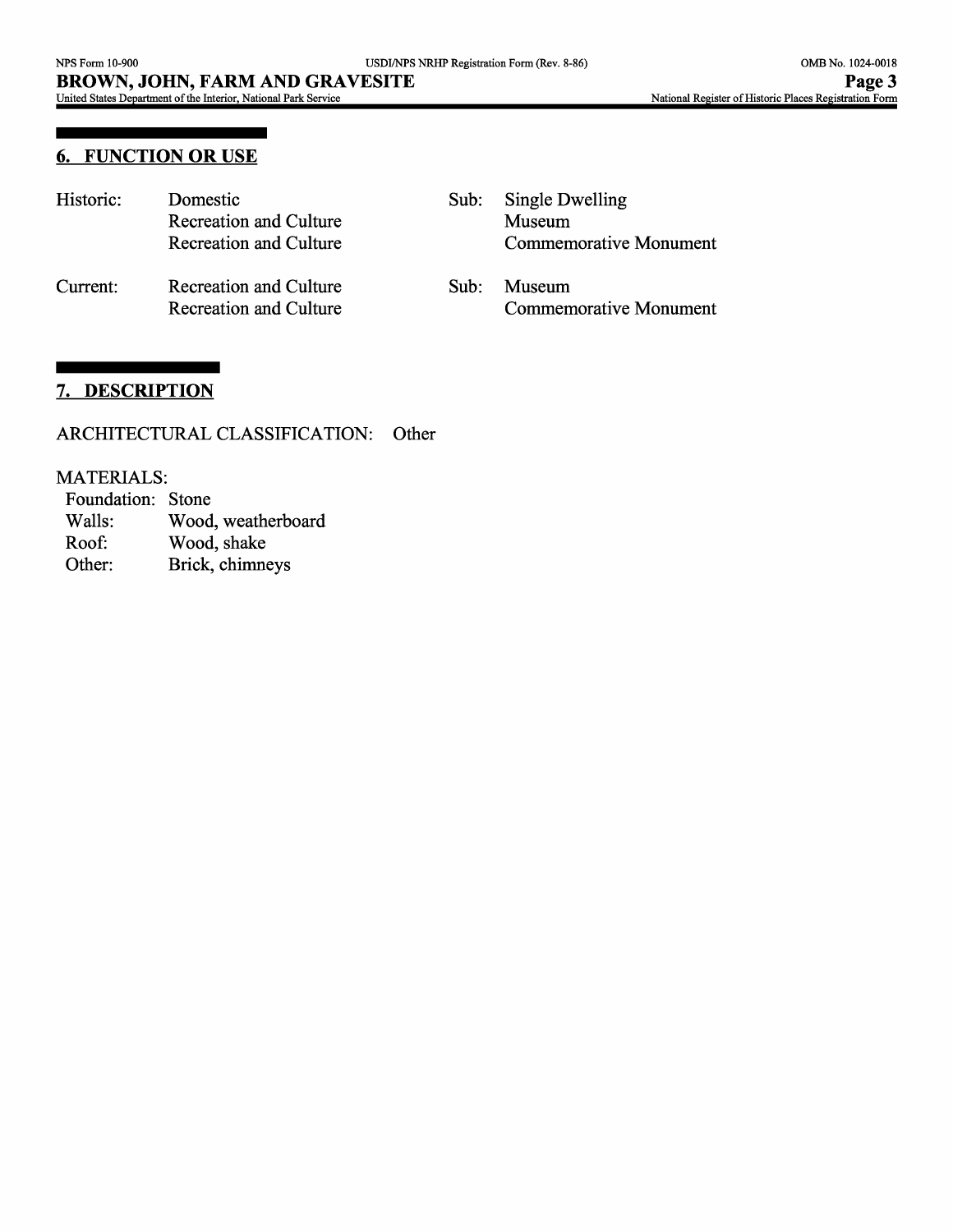### **Describe Present and Historic Physical Appearance.**

The John Brown Farm and Gravesite are located in North Elba township near the Village of Lake Placid, Essex County, New York. The 270-acre farm survives with its boundaries intact from the time John Brown purchased the lot in 1849. While some development has occurred nearby, the rural, isolated setting of the farm surrounded by the high peaks of the central Adirondack mountains is substantially unchanged from the time John Brown first saw the land in 1848.

The property is operated as a museum by the New York State Office of Parks, Recreation and Historic Preservation under an agreement with the New York State Department of Environmental Conservation. Principal features of the site include the farm with its farmhouse and outbuildings, the gravesite of John Brown and eleven of his followers, and the John Brown statue. Its present appearance reflects a number of changes and additions since New York State acquired the property in 1896 and developed the commemorative site in Brown's honor.

The Farm: (one contributing site) The original land purchased by John Brown and two of his sons was Lot 95 in Township 12 of the Old Military Tract, first surveyed in 1805. The original deed indicated 244 acres. However, the 1993 Town of North Elba tax map indicates the parcel contains 270.6 acres. Access to the rectangular parcel is from the north via John Brown Road. The northern third of the parcel contains the farm buildings, gravesite, monument, support buildings, and approximately thirty acres of open area around the buildings and on both sides of the entrance road. More of the acreage was open for pasture and cultivation during the second half of the 19th century. Most of the land beyond the area of the farmhouse is hilly and forested in second growth trees. The West Branch of the Ausable River flows diagonally through the southeast quadrant of the lot. While the farmhouse and gravesite are still in their original location, and the larger setting is substantially intact, the character of the developed portion of the property today reflects the changes made by the State since acquiring the property almost 100 years ago.

The first major change was in 1921 when the barn was moved from its original location northeast of the house to its present location south of the house. A caretaker's house (1922) and garage (1923) were built southeast of the gravesite, and in 1935, to accommodate increased vehicular traffic and to create a suitable setting for the new John Brown statue, a circular drive was created. In 1958, while the farmhouse was under restoration, a dam was built and a small pond for fire protection was created in a low area just southwest of the house.

The John Brown Farmhouse (1855): (one contributing building) The one and one-half story gable roof farmhouse is constructed with a heavy timber frame on a fieldstone foundation. It is sheathed with weatherboard siding and the roof is covered with wooden shakes. The facade has four evenly divided bays with an entrance door left of center while the rear has two windows and a door, also evenly spaced. The north gable has two evenly spaced first floor windows and the south gable contains two large attic windows set over two irregularly spaced first floor windows. The south elevation also contains two small basement lights set in the exposed foundation just below the sill. Brick interior chimneys exit the roof ridge at each gable end. The interior is divided into two principal rooms downstairs separated by a central, straight run stair to the half story sleeping loft above. The house was extensively renovated by the State Education Department in the late 1950s. Additions and changes dating from the period after Brown's death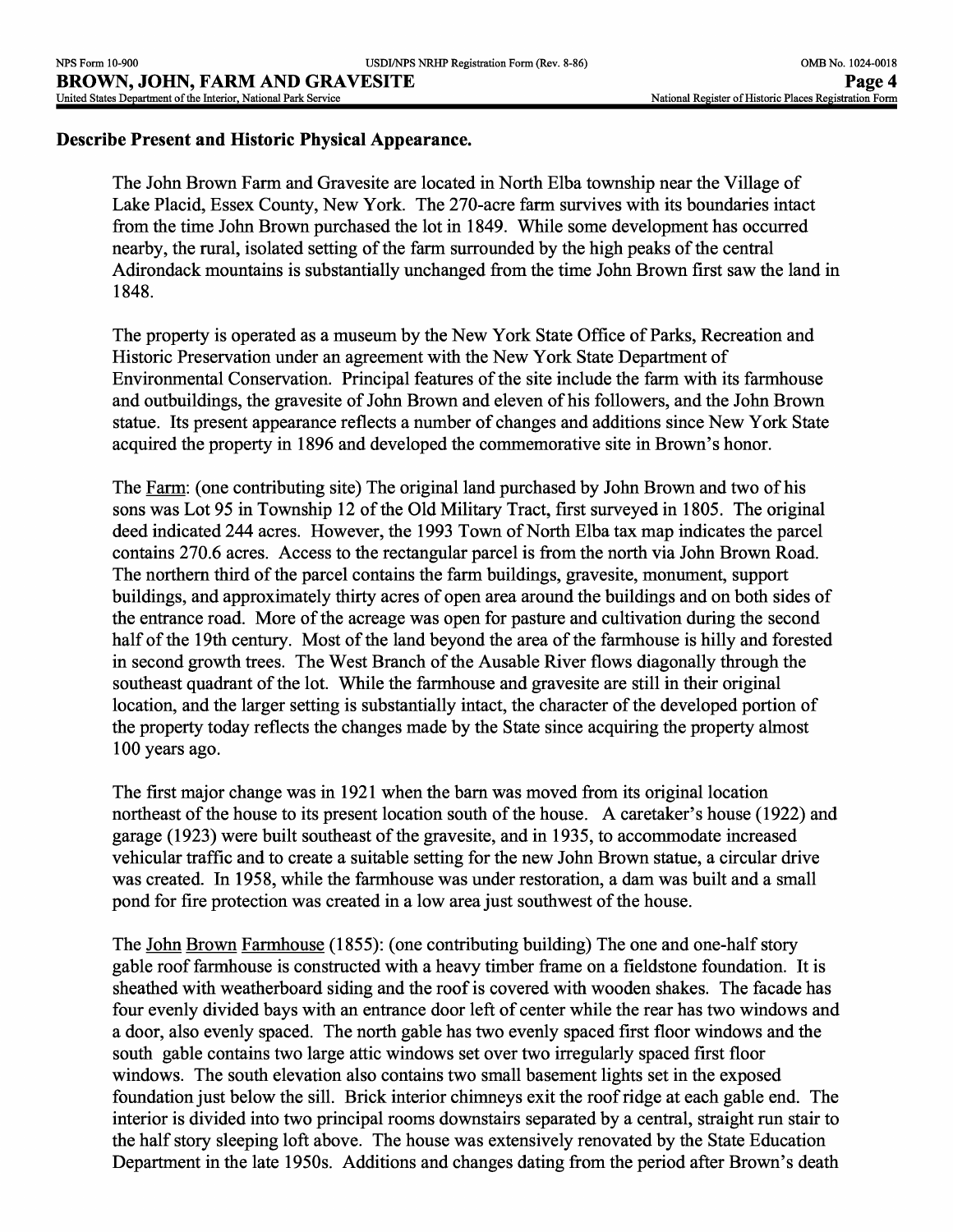were removed and an effort was made to approximate its appearance at the time of his funeral, using illustrations of the small cottage that had appeared in the popular press. Detailed records of the modifications have not been located, but it is clear from file memoranda and period photographs that deteriorated, later nineteenth-century exterior and interior finishes were removed and replaced, post-1859 partitions removed, and new sashes and doors installed to approximate the appearance recorded in pre-1860 illustrations.

Outbuildings: Two outbuildings associated with the farm have survived: A woodshed *(one*  contributing structure), approximately 26' X 30,' is sited not far from the rear of the house. Its date of construction is unknown and although it has been resheathed with vertical planks and its heavy timber frame has been partially replaced, it appears to be the same structure depicted in late 19th century photographs showing a woodshed connected to the rear extensions on the main house that were removed in the 1950s. A large, 19th century barn (one contributing building) was moved in 1921 from a site north of the house to its present location south of the house and the pond. The 40' X 30' heavy timber frame, gable-roofed barn is set in an embankment on a stone-faced block foundation. The central entrance bay is reached by short ramp on the southwest elevation. The barn was moved with its frame intact, although a large shed addition has since been removed and the frame has been resheathed with horizontal weatherboards. The basement of the barn was converted to a meeting and program space. Several smaller outbuildings associated with the farm and others possibly used to accommodate tourists appear in pre-1950 photos, but none has survived except a spring house (one contributing structure) on the hillside west of the barn. To date, the State has not undertaken any systematic study of the siting and function of non-extant outbuildings.

The superintendent's cottage (one contributing building), sited several hundred feet to the east of the gravesite, was built in 1922 and the adjacent garage (one contributing building) in 1923. The three bay, center entrance house is single story, framed with light wood members, and sheathed with shingles. Since it was built, the interior spaces have been refurbished, a small, rear dormer added, and a rear open porch was enclosed. The garage was enlarged one bay in 1965. Despite the modifications, the simple bungalow style cottage survives as a distinctive period structure. Original construction drawings survive in the Historic Sites Bureau files.

The John Brown Gravesite (counted as part of the site) is located in a quarter acre reserved parcel enclosed by a gated wrought iron fence erected about 1900 to replace an earlier wooden fence. The family burial site was reserved by the Brown family when the property was first sold in 1866 and continued to be reserved when the farm was transferred to New York State in 1896. Although the parcel is reserved in perpetuity, New York State has assumed responsibility for its care and protection as the Brown family is inactive. Within the fenced area is a large rock with John Brown's name carved in the south face and two bronze tablets set into the west face. Near the base of the rock is the grave of John Brown marked with the headstone (now enclosed in copper and glass) of John Brown's grandfather, Capt. John Brown (died 1776), which had been brought to the farm from Canton, Connecticut at the request of John Brown after it had been removed from its original site and replaced by a larger stone. Below his grandfather's inscription was added, "John Brown, Born May 9, 1800, Was Executed at Charleston [sic] Va., Dec. 2, 1859." Before his execution John Brown asked that the names of his sons Oliver and Watson, who both died from the failed assault on Harpers Ferry, be added to his grandfather's headstone along with his own. The name of Frederick, who was shot dead during the Kansas uprisings in 1856, had previously been inscribed. There are two other burial plots immediately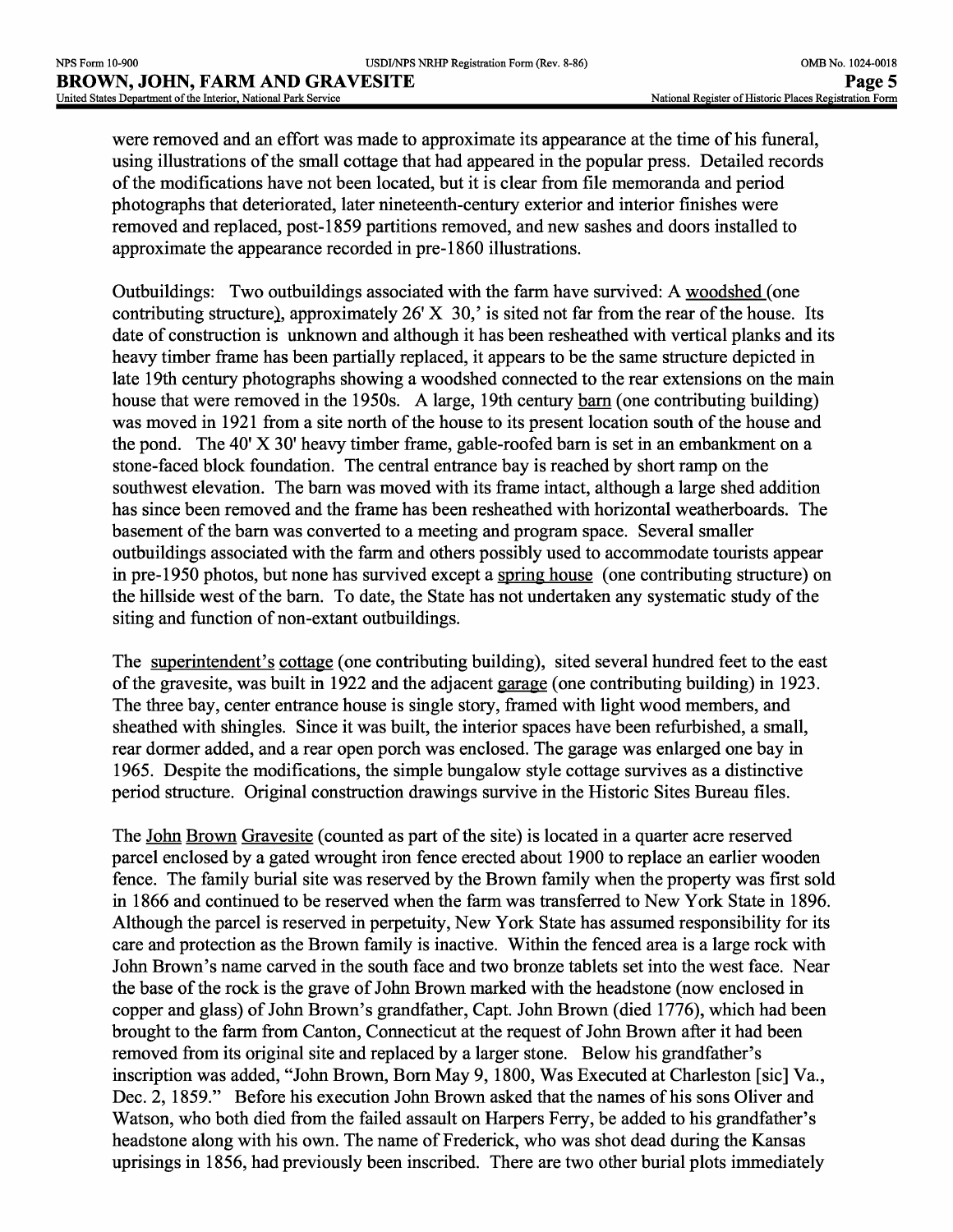north of John Brown's. Watson Brown is buried in the central grave where he was reinterred in 1882. In 1899, the remains of Oliver Brown and nine of John Brown's followers who died at Harpers Ferry were reinterred in the third gravesite. Their names are found on a bronze tablet on the large rock a few feet away.

Just outside the iron fence at the southeast corner of the enclosure is the Donor's Monument (one contributing object), a large granite marker inscribed with the names of twenty members of the John Brown Association who deeded the farm to the State of New York in 1896. A flagpole was also erected in 1896, but is no longer extant. The current flagpole (one contributing object) sited between the house and the road was erected in the mid-1930s.

North of the gravesite is the John Brown statue (one contributing object), erected in 1935 as the central feature of a landscaped circular drive. The large bronze depicting a nurturing and protective John Brown with his arm around a black youth was sculpted by Joseph P. Pollia (1893-1954) and cast by the Roman Bronze Works of New York City. It was dedicated May 9, 1935 to John Brown and his comrades by the John Brown Memorial Association, Inc. The names of the Monument Commission members are cast in the base along with the dedication. The slightly larger than life bronze is set on an unornamented granite base marked with his name and the dates 1800-1859. The statue faces north, perhaps symbolizing John Brown's efforts to move free blacks north, away from servitude and to nurture them in the new and harsh land. The circular area around the statue was graded and landscaped under the direction of the State Conservation Department. Labor was provided by Company 257 of Civilian Conservation Corps Camp S-71 and the shrubs were provided by the Lake Placid Club. The original rustic wood fencing has been removed, but some plantings and portions of the stone walkways from the original design survive.

Since the acquisition of the John Brown farm by the State, various changes and necessary improvements were made in an attempt to restore the farmstead to an appearance more akin to what Brown himself had experienced during his residence while at the same time providing amenities to better serve the increasingly large number of visitors that arrived by automobile. Additions to the house were removed, the later 19th century barn moved away from the entrance road where it interfered with the visitor approach, and more workable access roads and paths installed. Further, the harsh winters had taken their toll on the exterior surfaces, necessitating new siding and roof surfaces. Despite the changes, the three dispersed farmstead buildings that remain in the open agricultural landscape cumulatively communicate the character of the farm as John Brown had known it. Changes made in the 1950s were intended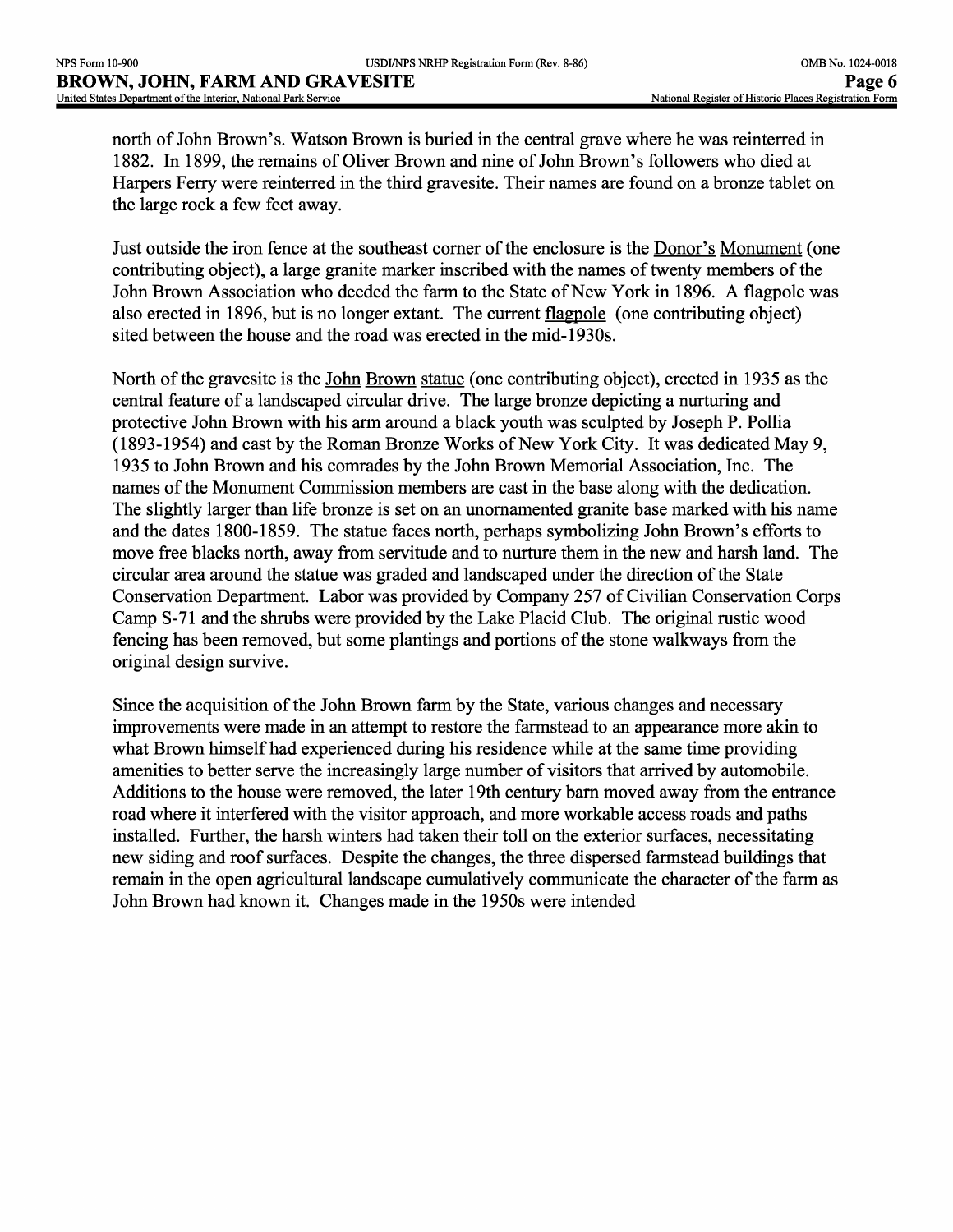to more accurately portray the farmstead as the small and humble wilderness home that Brown and his family accepted as part of their mission to help free blacks. Simultaneously, the State maintained the formal and duly respectful public monument at the gravesite. Although, individual buildings have received varying degrees of replacement fabric, the district has survived with its commemorative memorial character substantially intact.

Non-historic features on the property are each small in scale. These include a Clivus Multrum (one noncontributing building) composting toilet sited at the edge of the drive and hidden by evergreen trees, several Metalphoto interpretive signs, recently installed wooden rail fences (two noncontributing structures) near the pond and barn, and the concrete dam (one noncontributing structure) at the south end of the pond.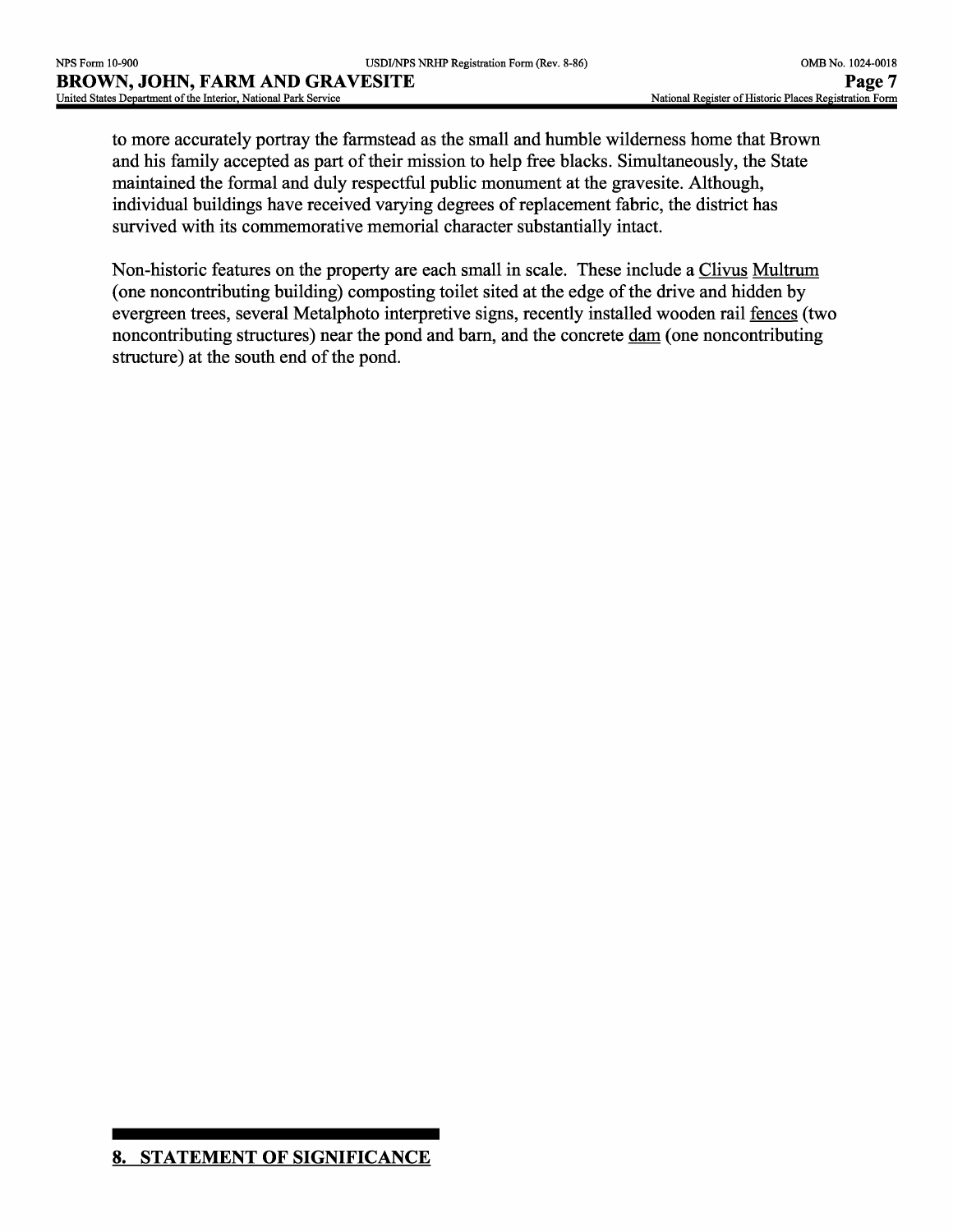Certifying official has considered the significance of this property in relation to other properties: Nationally:  $X$  Statewide: Locally:

| <b>Applicable National</b><br>Register Criteria: | $A \underline{X} B \underline{X} C \underline{D}$                             |
|--------------------------------------------------|-------------------------------------------------------------------------------|
| <b>Criteria Considerations</b><br>(Exceptions):  | $A$ <sub>_</sub> B_C_D_E_F <u>X</u> _G_                                       |
| NHL Criteria:                                    | 1, 2                                                                          |
| NHL Criteria Exception:                          | 7                                                                             |
| NHL Theme(s):                                    | II. Creating Social Institutions and Movements<br>2. reform movements         |
|                                                  | IV. Shaping the Political Landscape<br>1. Political ideas, cultures, theories |
| Areas of Significance:                           | Social History, Ethnic History--Black                                         |
| Period(s) of Significance:                       | 1849-1947                                                                     |
| <b>Significant Dates:</b>                        | 1849, 1855, 1859, 1896, 1935                                                  |
| Significant Person(s):                           | Brown, John                                                                   |
| Cultural Affiliation:                            | N/A                                                                           |
| Architect/Builder:                               | N/A                                                                           |
| <b>Historic Contexts:</b>                        | XXXI. Social and Humanitarian Movements<br>D. Abolitionism                    |

**State Significance of Property, and Justify Criteria, Criteria Considerations, and Areas and Periods of Significance Noted Above.**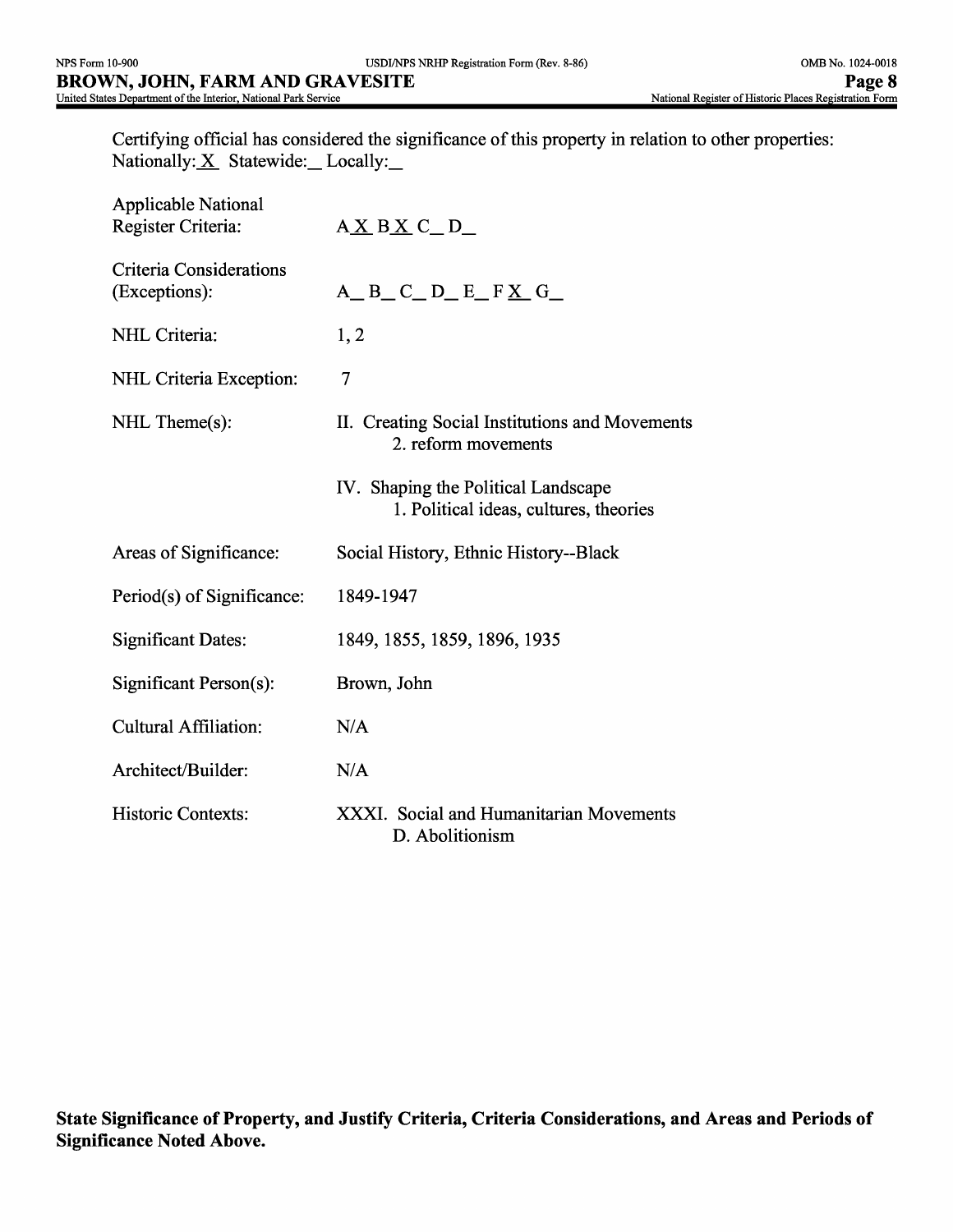### SUMMARY

The John Brown Farm is significant as for its association with and as a commemorative memorial to the famous and controversial abolitionist John Brown, who came to the remote Adirondacks in 1849 with his family to help a struggling community of free black settlers. It was from this farm that Brown set forth to the western territories and then to Harpers Ferry with his plan to exorcize the evils of slavery from America through armed confrontation. Brown called North Elba home during the last ten years of his life as he, his sons, and a few dedicated followers took on the forces of slave interests in an armed struggle that created one of the most enduring historical legends in the nation's history.

### INTRODUCTION

John Brown's highly publicized personal struggle against the oppression of black Americans and the story of family sacrifice had only just begun when he was hanged for treason and murder after his failed attempt to incite a slave revolt at Harpers Ferry. The legend of a selfless and fearless crusader and the family he had called upon to share the struggle captured the attention of virtually all Americans, fueled by the fascination of the popular press, admiring biographers and poets, and a clergy that found Brown's righteousness and faith useful in sermons. Few Americans in the two generations after the Civil War did not encounter in schools, churches, books, and magazines the story of John Brown's courage and sacrifice. Many drew inspiration from the widely publicized struggles of his shattered and dispersed family. For those who could make the journey to North Elba, Brown's simple gravesite along with those of some of his followers, including two of his sons, with his modest farmstead surrounded by the rugged and dramatic high peaks of the Adirondacks, provided a moving and cherished experience.

Few visitors would not be inspired by the pointed message of the setting and the serenity that came from the graves of men who died violent deaths for an honorable cause. Over the last one hundred years the farm and his gravesite, as touchstones of conscience, have gained national significance as a commemorative memorial to Brown, his followers, and to the abolitionist struggle that gripped the nation in the three decades before the Civil War.

Brown's vision was idealistic and humanitarian in nature as he came to North Elba to help a small but growing community of free blacks establish new beginnings on desolate and undeveloped lands provided by Gerrit Smith, a wealthy abolitionist from central New York. Brown also was looking for change as his wool brokerage business in Springfield, Massachusetts had collapsed. Perhaps frustrated by the limited success of the Underground Railroad, which had taken much of his time while in Springfield, and growing increasingly impatient with the stalemated public debate on the issue of abolition, Brown appears to have concluded that more decisive action was needed. Brown learned of Gerrit Smith's widely publicized plan for settling free blacks in the Adirondacks and visited Smith at his estate near Syracuse, New York. Enthused with Smith's plan and seeing a role for himself in the endeavor, he traveled to the central Adirondacks to view the opportunities for himself. Soon after, he bought Great Lot 95 from Smith and committed himself and his family to his wilderness farm and the needs of his struggling free black neighbors. But Brown was not retreating to the wilderness. The move to North Elba and the wilderness farm was a turning point in what to then had been the unremarkable life of John Brown and it turned out to be both the practical and symbolic beginning of a larger destiny he surely did not imagine.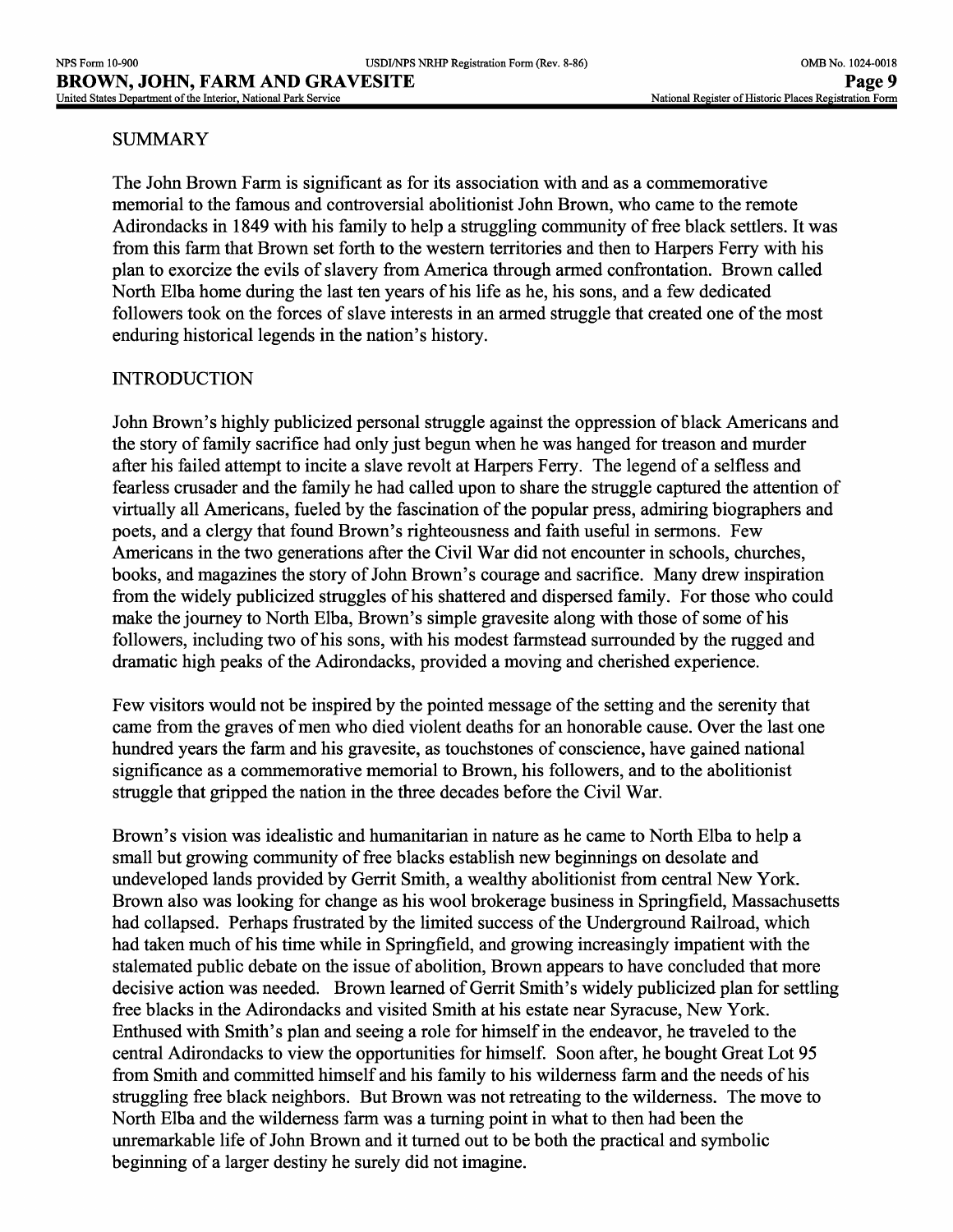Pressed by the seemingly relentless spread of slavery's evils, Brown soon set aside his Adirondack experiment as well as family concerns and began from that remote mountain outpost a journey that placed him at center stage in the evolving national debate over slavery, first as crusader, then as prophet, and finally as martyr.

Whatever John Brown may have first thought about his purposes and what would come of his efforts in the Adirondacks, his destiny was much larger than that of a protective and kindly neighbor atoning for the sins of slavery. It was as a soldier and prophet willing to martyr himself for the cause of the abolitionists. Leaving his family to develop his farm and help the small community of black settlers, John Brown and his sons devoted most of their time in the decade before the Civil War traveling throughout the East and the Midwest raising money and seeking support for the increasingly pressing cause of abolition and his personal vision of slave insurrection. The climax of his abolitionist crusade came when he and a devoted band of twenty-one followers attacked and briefly held the United States Arsenal at Harpers Ferry on October 16, 1859 with the intent of capturing arms and inciting slave insurrection. Brown's bold act captured the attention of the nation. But the slaves did not respond and two days later, with eleven of his band killed and himself wounded, Brown was captured by U.S. Marines under the command of Robert E. Lee. He was tried by the Commonwealth of Virginia for treason and murder and executed December 2, 1859.

John Brown's widow brought his remains back to North Elba as he had requested, and they were interred at the base of a large rock not far from the house. From the day of his burial, December 8, 1859, the gravesite became sacred ground to the millions of Americans who saw his efforts to aid the oppressed and his willingness to do battle with the oppressors without fear of death as worthy of perpetual honor. The saga of his struggle to free the oppressed, the drama and tragedy of his perceived martyrdom, and the charismatic character of the man himself, soon captured the interest of millions of Americans. With the help of some America's foremost writers, Brown achieved mythic proportions as a sturdy, single-minded man who feared only God along his march to destroy the institution of slavery.

The Brown family soon moved away and the farm was sold, but visitors continued to come and the fascination with the John Brown legend and the place where it all began never subsided. In 1870, the farm was purchased by a group of citizens led by the noted journalist and lecturer, Kate Field, marking the beginning of efforts to conserve and protect the gravesite and farm. The group deeded the property over to the State of New York in 1896. Although the property became the responsibility of the State and various improvements were made to accommodate increasing numbers of visitors and pilgrims, private interest in promoting the memory of John Brown did not end. In 1922, a new John Brown Memorial Association was formed and money was raised for a John Brown statue. The memorial statue was erected and dedicated in 1935 at a ceremony attended by more than 2000 people.

It was from that humble farm in a remote wilderness that Brown began the journey to martyrdom and it is the farm, more than any other site associated with John Brown that recalls his remarkable accomplishment. From the time of his hanging, the site has received hundreds of thousands of pilgrims and visitors seeking both the man, the story, and the place where his journey into history began. Thus, the farm and gravesite are also significant as a manifestation of the efforts, both private and public, to create a suitable memorial to the man many felt had forced the nation to confront and vanquish the disgrace of slavery and its injustice. The creation of a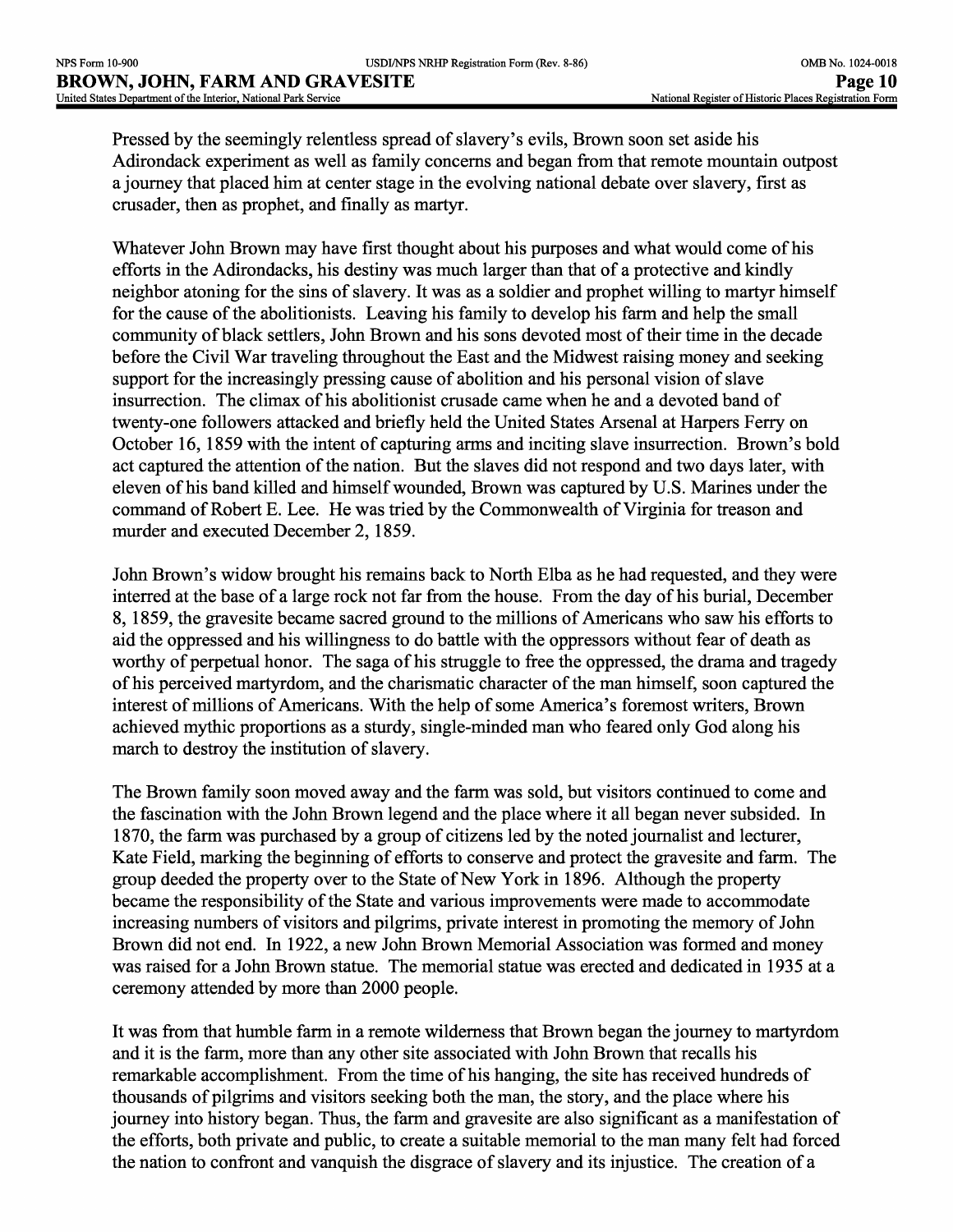vital and sustainable memorial to emancipation reflected the need of many Americans to remain connected to the ideal of God given equality and to maintain vigilance against those who might obscure or obstruct it. The accomplishments of the first John Brown Association to acquire the farm and gravesite for perpetual stewardship and the successful efforts of the later John Brown Memorial Association during the 1920s and 1930s to enhance the memorial and bring thousands of black American pilgrims to the site have resulted in a commemorative property that has borne witness to multitudes who came as free men, grateful for the martyrdom of John Brown.

## BACKGROUND

John Brown's journey to North Elba to help the black settlers of "Timbuctoo" as well as his journey to the gallows no doubt began early in life when his character and childhood experiences blended with the strong Calvinist and abolitionist mind set of his family. Although speculation about how, why, and when Brown began his almost relentless path to martyrdom has filled many pages in his numerous biographies, the evidence is clear that like the nation itself, Brown's struggle with the question of slavery started as a moral debate and evolved into a raging crisis that could not be controlled. It culminated for Brown in the dramatic raid on the Harpers Ferry federal arsenal that brought him and his followers to the gallows.

John Brown was born May 9, 1800 in Torrington, Connecticut to Owen and Ruth Mills Brown. The ancestors of both his parents had arrived in New England at least 150 years earlier, placing John in the long continuum of Yankee Calvinist stock. In 1805 Owen Brown moved his family to the recently opened Western Reserve. There the young John Brown experienced the harsh and demanding life of the frontier, learning the tanning trade of his father and the mixed husbandry agricultural practices that he would ultimately carry to the rugged wilderness of the central Adirondacks and share with the black settlers there who faced the same, if not more difficult, challenge. The Western Reserve was mostly settled by New Englanders who brought with them their Calvinist traditions, and Owen Brown was to become a leader in the establishment of frontier churches and abolitionist activities.<sup>1</sup>

At the age of sixteen Brown traveled back to the East to study for the ministry, but lack of funds and an eye condition forced him to give up his calling and return to Ohio. He took up his father's trade as tanner and married Dianthe Lusk in 1820 who bore seven children, five of whom lived to maturity. The family moved to Richmond, Pennsylvania in 1826 where he started a tannery business. Dianthe died in 1832 and the following year he married Mary Ann Day. Mary bore him thirteen children, with six living to maturity. In the years between 1835 and 1846 he pursued a variety of trades and businesses including farming, tanning, surveying, land speculation and stock raising.

Whatever the youthful Brown may have thought of the oppression he himself witnessed on the frontier or what he imagined it to be in the rural south, the first documented reference to his intentions to personally help the oppressed appeared in 1834 when he wrote to his brother that he and his wife were seeking a black boy to bring up as one of the family. He had hoped to obtain a boy from a slave holder willing to release his property free of charge or even buy a young slave

<sup>&#</sup>x27;Richard O. Boyer, *The Legend of John Brown* (New York, 1973), p. 183.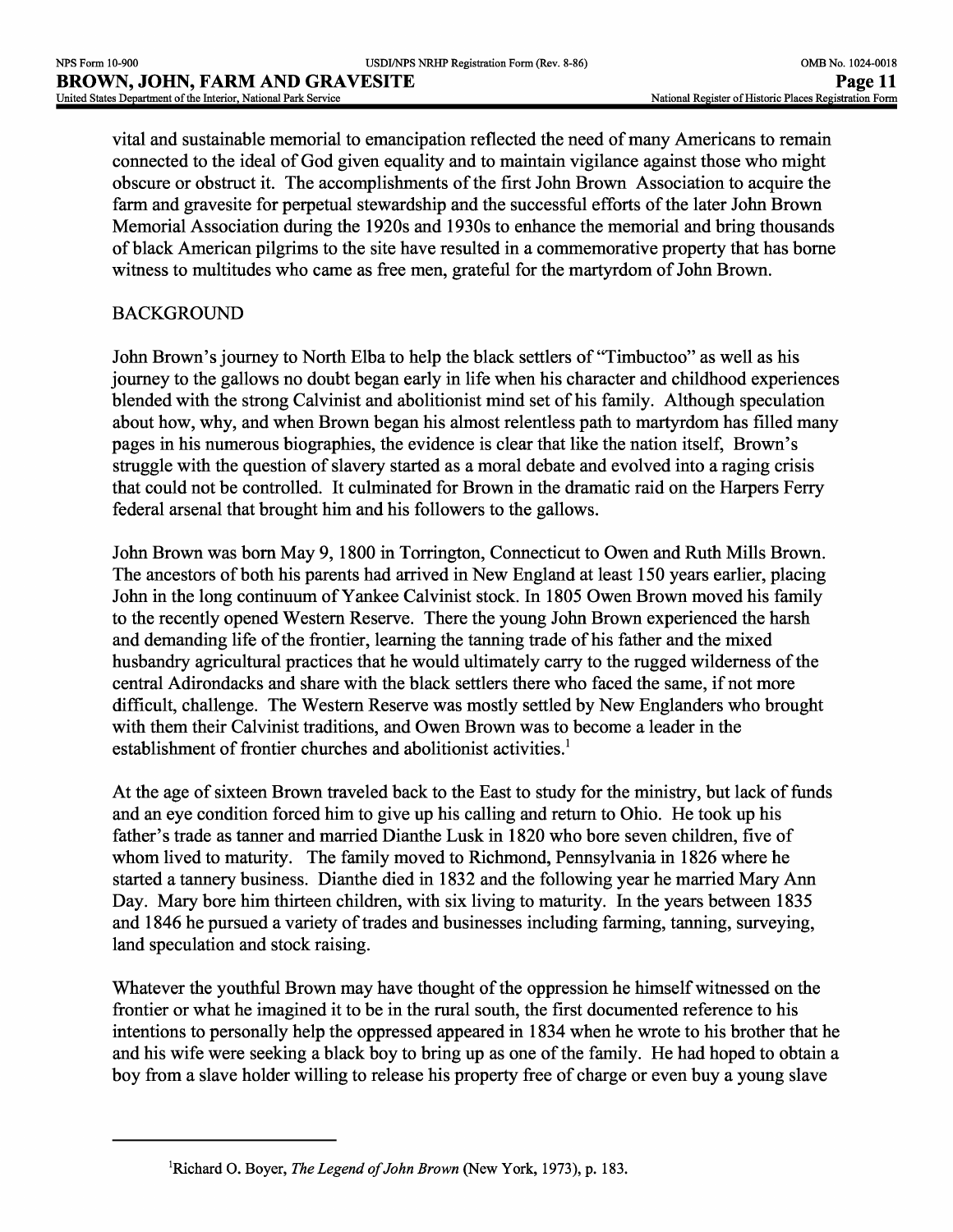if they had to.<sup>2</sup> Although nothing came of this idea, Brown's unflinching commitment to helping runaway slaves and free blacks became central to all his activities until his death. Brown's abolitionist fervor, however, was not limited to himself as he insisted that his wife and children commit to the cause and that they too prepare themselves for sacrifices and hardship.

Sympathy for the Abolitionist cause was growing in the northern states, and John Brown was destined to play an important part in both the debate and the events that consumed the nation. After the highly publicized 1837 slaying of Rev. Elijah Lovejoy, an abolitionist publisher in Alton, Illinois, galvanized the nation and convinced many on both sides of the inevitability of armed conflict, Brown's personal outrage led him to rise at the end of a prayer meeting only two weeks later and publicly pledge that he would devote his life to the overthrow of slavery.<sup>3</sup> The fruits of this pledge did not become manifest for almost another decade as Brown struggled with supporting a large family and a variety of Ohio and Pennsylvania business ventures in a volatile and speculative economy that for him often proved to be more vexing than productive.

In 1846 Brown formed a wool brokerage partnership with Col. Simon Perkins and in 1847 moved his family to Springfield, Massachusetts. The partnership and the brokerage business, like many of his business ventures, caused Brown much frustration and made little money. But in Springfield, also, despite the distractions of the failing business, Brown never lost sight of his commitment to an aggressive abolitionist agenda. Springfield was, like his earlier frontier community in Ohio, a hot bed of abolitionist activity and a center of Underground Railroad operations. There as in the past, Brown never let an opportunity pass to take part in the "railroad business."4

In 1848, after learning about the wealthy New York abolitionist Gerrit Smith's offer to give over one hundred thousand acres of Adirondack land, mostly in forty acre parcels, to any blacks willing to become landowners and take up farming, Brown was intrigued enough at the possibility of joining Smith's effort to leave his wool business behind and travel to meet with Smith at his large estate in Peterboro in Madison County, New York. Brown had visited one of the struggling Adirondack settlements, Timbuctoo, briefly in the fall of 1848. The two discussed the prospects of settling blacks on land poorly suited for agriculture and Brown offered to settle among Smith's colonists, clearing land of his own and showing them how it was to be done. In the spring of 1849, after a disastrous business trip to England for his wool brokerage business, Brown moved his wife and seven children to a rented farm near the recently settled blacks in Essex County, just a short distance from Lot 95.

The first black settlers has come to North Elba sometime in late 1847. By 1850, the bulk of Timbuctoo settlers had arrived, about thirty-three in all according to census records, but there may have been as many as sixty.<sup>5</sup> Brown and his family were welcomed as the struggling blacks

 $3$  Quarles, p. 18.

<sup>2</sup>Benjamin Quarles, *Allies for Freedom,* (New York, 1974), p. 16.

<sup>4</sup> Quarles, p. 18.

<sup>5</sup> Maurice O'Brien, "Timbuctoo: An Attempt at Negro Settlement in the Adirondacks," (Unpublished report for NYS Division for Historic Preservation, 1977) p. 8.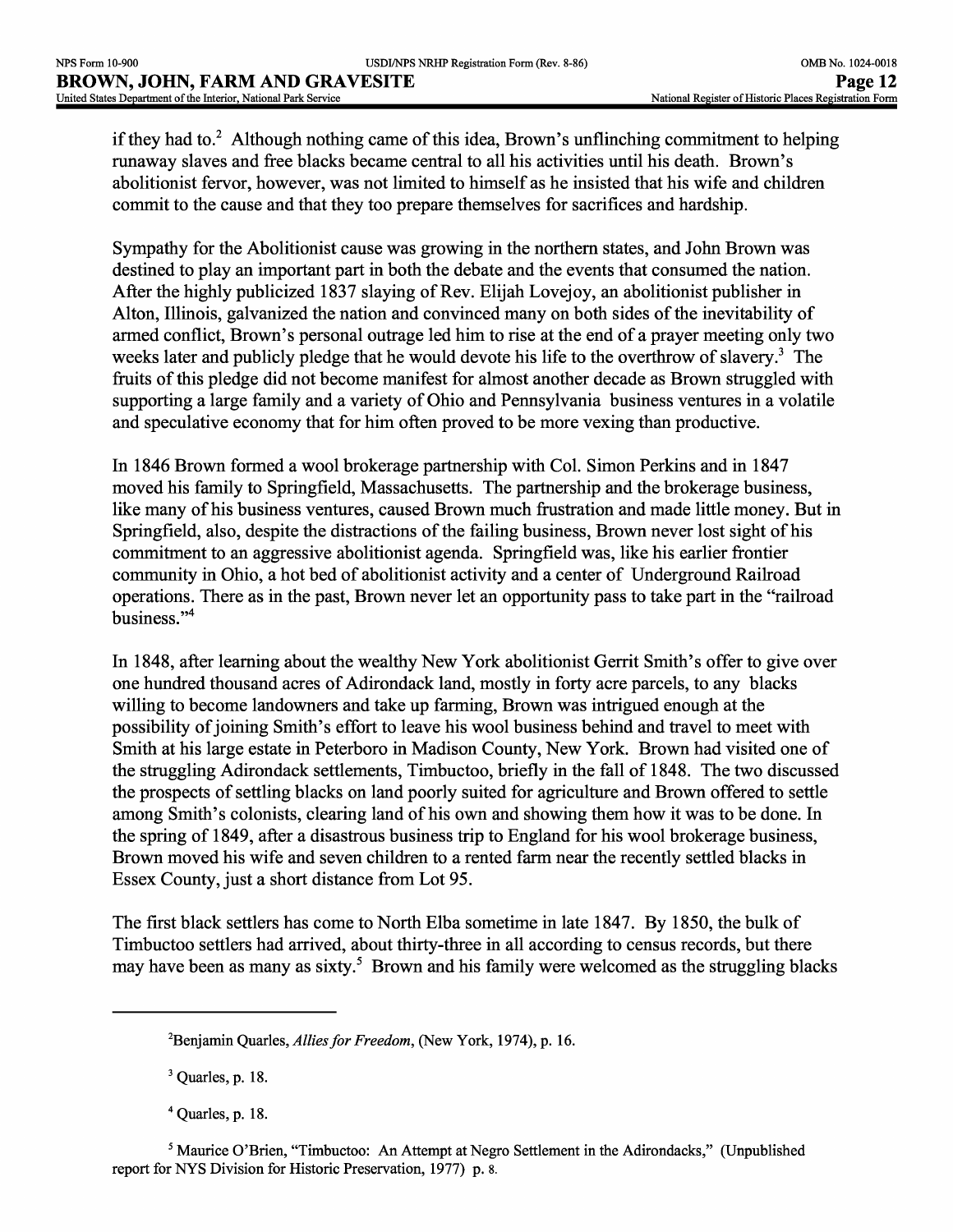needed friends, support, and inspiration. Committed to the task at hand, and perhaps to his family's future as well, Brown and two of his sons, Jason and Owen, bought Lot 95 of Township 12, the parcel that survives today as John Brown's Farm, for \$244. Besides the freely given advice and hands-on support, Brown saw himself as a leader and teacher who also was responsible for their souls, urging them to "set an example in all things," rising above the conduct of their white neighbors.<sup>6</sup> At first glance, the gesture to help blacks in North Elba start a new life is only one of many attempts Brown made to succor the victims of oppression. But the move to North Elba and the symbolic importance of his gesture have contributed much to the complex legend surrounding the man and his deeds. The surviving farm is associated with Brown's widely reported kindness and support given to Gerrit Smith's settlers and provides both tangible as well as symbolic evidence of Brown's personal commitment to aid free blacks in their quest for equality.

Brown's financial burdens continued, soon forcing him to leave North Elba with his wife and young children for Akron, Ohio in March of 1851, leaving his daughter Ruth and her new husband Henry Thompson to continue with the rented farm and begin developing Lot 95 as time and resources permitted. The family returned to North Elba in June of 1855, almost two years after having made the decision to return.<sup>7</sup> That year, Brown's son-in-law, Henry Thompson, a carpenter by trade, built the farmhouse that Brown moved into upon his return. But Brown had hardly time to settle in before he left again in August, this time for Kansas after receiving letters from his homesteading sons requesting men and arms to help in the struggle against pro-slavery forces that were threatening "Free-soilers." This marked the beginning of Brown's armed struggle against the pro-slavery forces that ultimately cost him and three of his son's, Watson, Oliver, and Frederick, their lives. It also brought the name John Brown to the front pages of America's newspapers when after arriving in Kansas, he led a raid on pro-slavery settlers to avenge the deaths of anti-slavery homesteaders, capturing five men and executing them on the banks of the Pottawatomie River.

The nation's eyes were now upon John Brown as he stepped to center stage in the Kansas uprisings, but few, if any, knew what additional deeds could come forth from his growing rage and his promise to bring down the forces of oppression. He returned to Ohio from Kansas a famous if somewhat enigmatic zealot who now gave clear evidence that he was willing to put his life and the lives of his family at stake in the increasingly bloody fight against slavery. After 1855, John Brown returned to North Elba for only six brief visits before his death in 1859, leaving the black settlers of North Elba in a declining community that ultimately did not survive the harsh climate and isolated economy. Their numbers had already declined to not more than ten families by 1855.<sup>8</sup> Seeing the black settlers fail to prosper and their numbers decline must have been a bitter pill for Brown to swallow. But there was little more he could do. For John Brown, the experiment and hope of Gerrit Smith's gesture to invest free blacks in land was replaced by the more pressing drama being played out on the larger stage of the territories west of the Mississippi. It was there that the struggle between pro- and anti-slavery forces turned bloody, and in the minds of many, constituted the prelude to the Civil War. Perhaps it was the

<sup>6</sup> New York *Post,* December 20, 1859.

<sup>7</sup> F. B. Sanborn, *The Life and Letters of John Brown,* (Boston, 1885) , p. 155.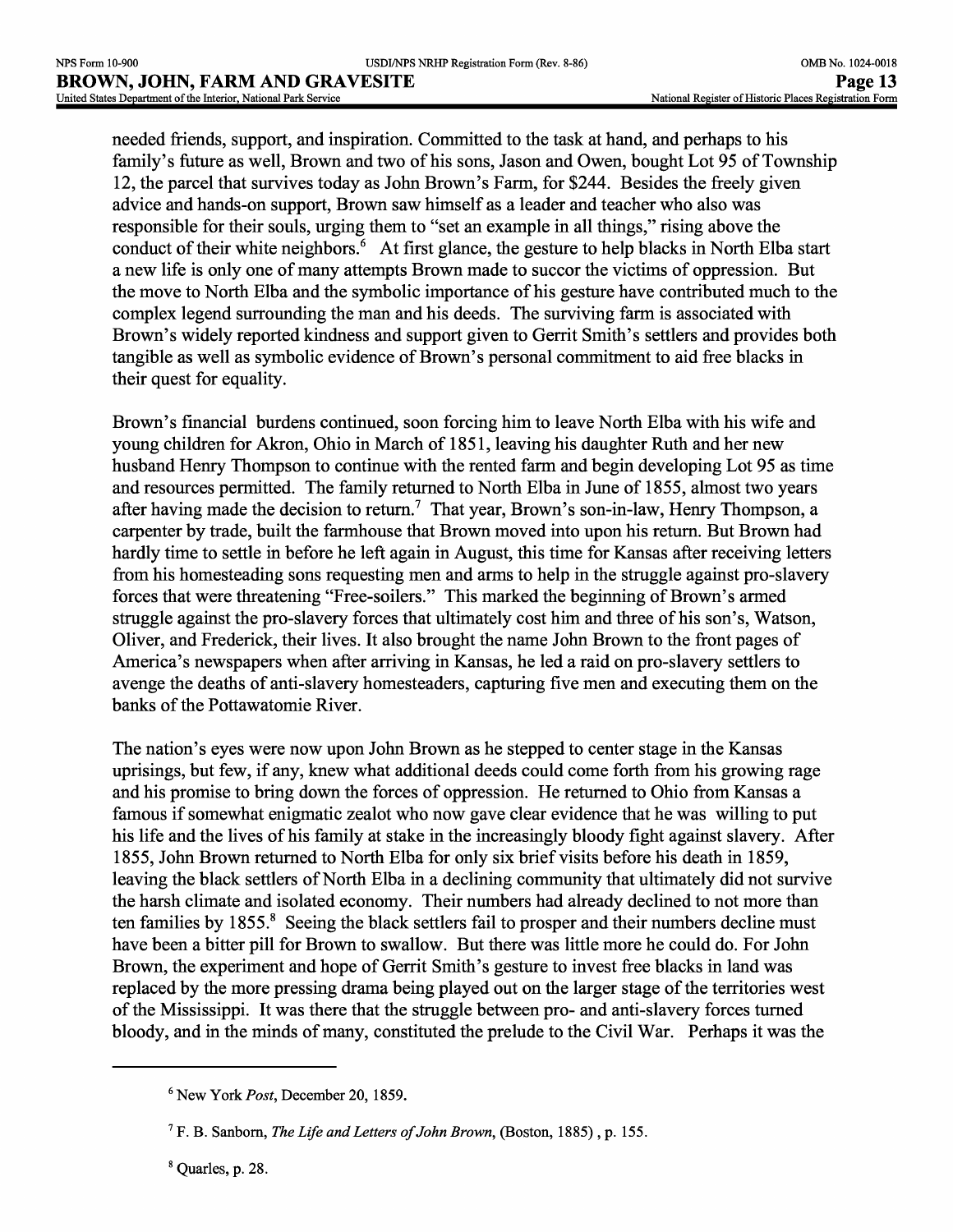growing evidence of the futility of re-settlement of blacks as a tool to end slavery when held up to the successes in Kansas that finally convinced him to move forth with his plan to incite a black insurrection and start a guerilla war. With his family settled in North Elba, Brown was transformed from a man constrained by circumstances of time and place to the "historic John Brown, the John Brown whose sense of mission would combine with increasing crisis to make him irresistible."<sup>9</sup> The farm at North Elba and a life dedicated to supporting his family and his black brethren receded to the background for a moment in time, only to return after his death as the sacred ground of a buried martyr and as evidence, symbolic and real, of one extraordinary man's vision for mankind and his dedication and sacrifice to help the oppressed find dignity and peace.

The story of John Brown's ill-fated raid on the federal arsenal at Harpers Ferry is well known to generations of Americans who have been easily awed by his courageous if not fanatical confrontation with the nation's own army. Although the attack was doomed to military failure by almost any measure, the sheer force of Brown's single-mindedness ignited the fuel of guilt, shame, will, and frustration that had long simmered in the American soul. When John Brown was hanged for his crime, the nation did not rest easy. It was not an obscure zealot that was executed, but a man whose deeds would measure up and whose being could now, on close scrutiny, be reconstructed and made durable as the substance of myth. "If public sentiment in the North in 1859 was such that John Brown could not doubt that he was winning some measure of success by being hanged for treason... none knew better than he that it had taken more than artlessness to achieve. Rather than the angelic, it had required a willingness to kill for victory, an aptitude for building fame and power on his Kansas battles of 1856, an ability to raise cash through those euphemisms for war which stirred without disturbing. After all, unusual talents are required to make a success of being hanged. Simple innocence, he had found, was not enough to raise a secret army, however small, for an insurrectionary war, however holy."<sup>10</sup>

The events of Brown's life and the details of his character, up until 1855, were known only to his family and a few abolitionists and business associates. And while many prominent Americans vigorously debated and anguished over the great dilemma of slavery in open forums, Brown was preparing for the day when he could anguish or debate no more and take up the sword for the cause, something that the abolitionist clergy and journalists were reluctant to do. Brown created his place in history as an uncommon man who acted out his conscience without fear and against overwhelming odds.

Just prior to his execution, Brown wrote these words. "I, John Brown, am now quite certain that the crimes of this guilty land will never be washed away except with blood; I had, as I now think, vainly flattered myself that without much bloodshed it might be done." To those Americans who vigorously opposed slavery, Brown was a martyr, but to many more Americans his words were an uncomfortable prophesy. Within three years the nation erupted into civil war and would necessarily turn to the work of resolving the issue of slavery and secession on numerous bloody battlefields. But the legend of John Brown had been born and, while great events would often distract the nation over the next one hundred years, the legend would grow

 $<sup>9</sup>$  Boyer, p. 559.</sup>

 $10$  Boyer, p. 4.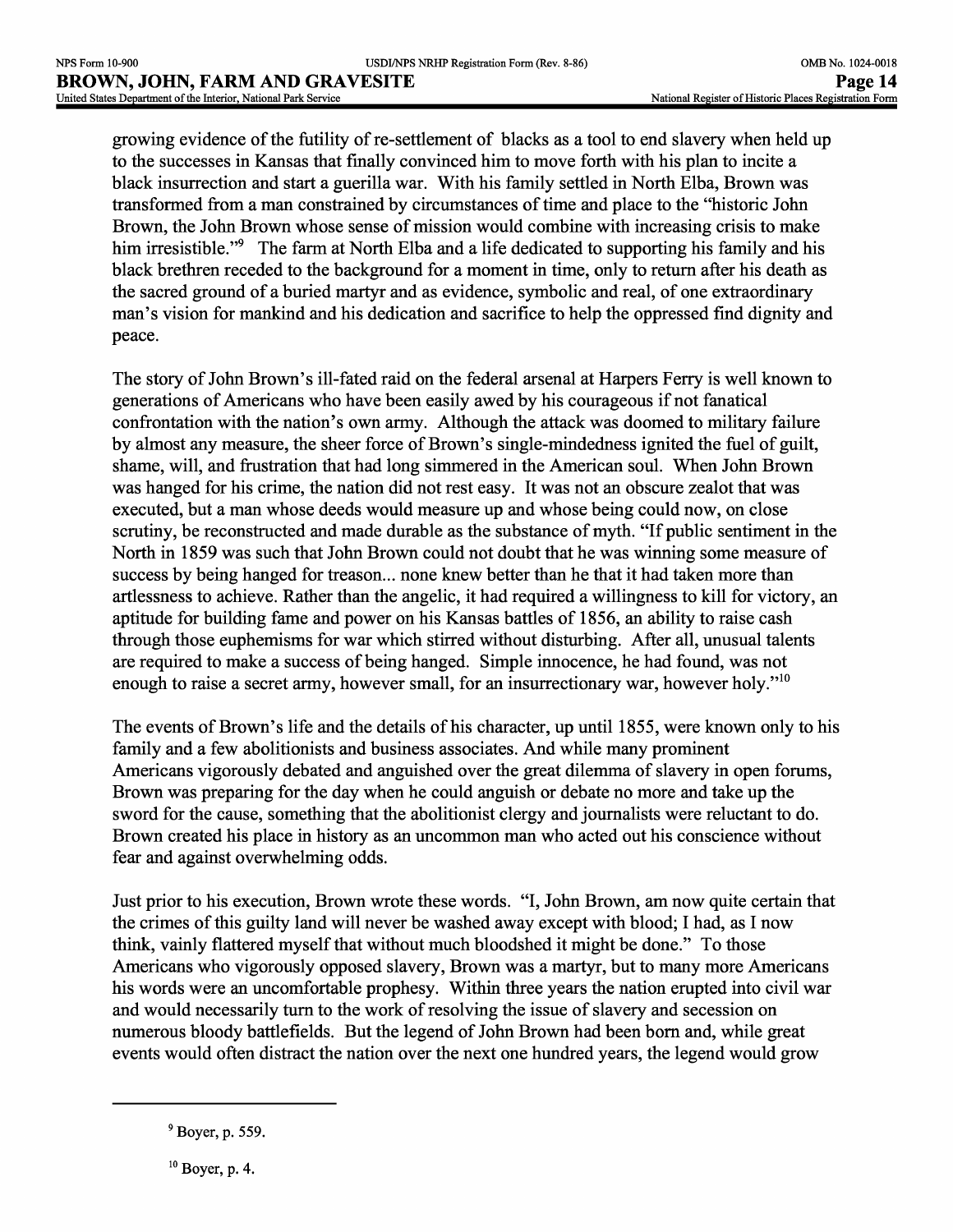and the gravesite would remain sacred ground.

The legend of John Brown and the extraordinary attention he received from the drama of Harpers Ferry and its aftermath was not entirely his own doing. "Long years of conflict over slavery were necessary before it seemed to many in the South as if John Brown were the embodiment of all they wished to kill in the North; before thousands in the North were to see something of themselves standing beside John Brown when he mounted the gallows.<sup>11</sup> John Brown did not shirk the gallows. As the public apprehensively awaited his execution, following the widely published accounts of both Brown's and the nation's dilemma, it was Brown who was unwavering. Eloquent in his letters and speech, he reminded many of the great martyrs of history. He "so impressed thousands in the North that his body had scarcely been cut from the gallows before many of the foremost figures above the Ohio were declaring his story would live forever in American history. <sup>12</sup>

One of John Brown's last wishes was that his body be taken back to his farm in North Elba and buried beneath the headstone of his grandfather. His widow Mary, with the eyes of the nation upon her, retrieved the body from the Virginia gallows and accompanied it back to North Elba. It was there at the base of a huge isolated stone left long ago left by a glacier that his body now lies, the sacred centerpiece to the commemorative monument that grew as generation after generation sought to honor and reflect upon a man whose public confrontation with evil and the forces of oppression had changed America. The sense that the grave would be a lasting monument with its own purpose was immediately recognized. Just a day after interment, Frances Ellen Watkins, a black woman, wrote to Mrs. Brown telling her that her husband's grave would be "a new alter where man may record more earnest vows against slavery."<sup>13</sup> Indeed, sympathy for Mrs. Brown's financial condition as well as for the sacrifice of Brown himself was widespread among blacks throughout the North and Canada, bringing her much needed cash and widespread support. Large numbers of blacks had gathered along with whites to view the coffin and procession as it made the five-day journey from Virginia to North Elba via Philadelphia, New York City, and Vermont. At his burial service, "quite one half of the company" were blacks, with the singing done by "colored people chiefly."14 Throughout the North and Canada, free blacks joined in memorial services and listened to eulogies, beginning a long tradition of reverence toward the grave and the farm where Brown had come to settle and share the burdens of pioneering with his black brethren.

Though Brown's family stayed on in North Elba for only a few years before selling the farm and leaving the inhospitable climate of the Adirondacks in 1863 for the valleys of California, the gravesite on a quarter acre was reserved by the family. It was frequently visited by curious tourists and seasonal residents who were beginning to turn the once remote Adirondacks into a summer playground. Though it is unclear how many blacks were able to make the long trek to the farm, there was always great interest among blacks in honoring Brown, not just as a martyr to

- <sup>12</sup>**Boyer, p. 22.**
- <sup>13</sup>**Quarles, p. 133.**
- 14 **Quarles, p. 172.**

<sup>11</sup>**Quarles, p. 16.**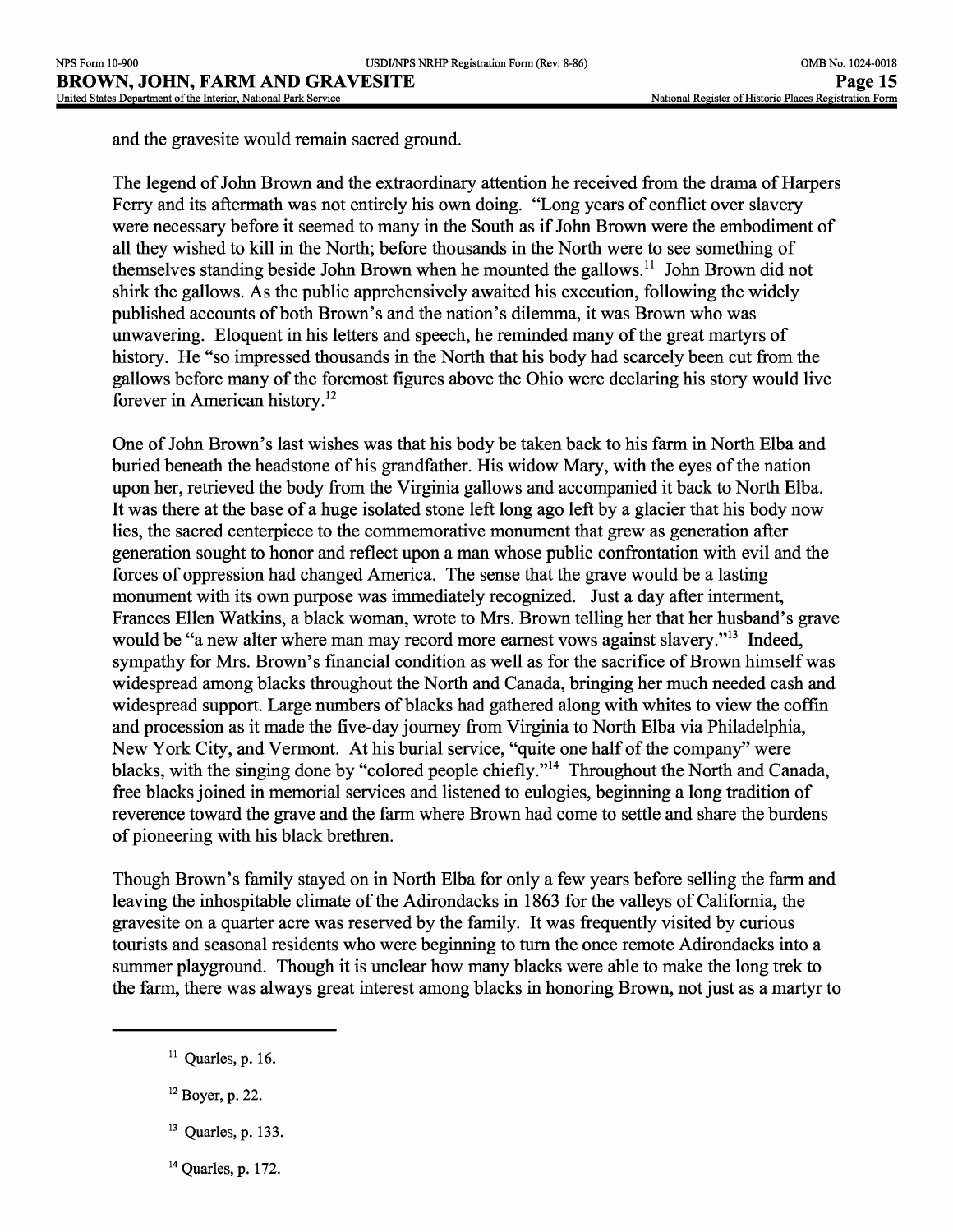their cause, but for the clear evidence that he had embraced blacks as equals throughout his life. While most blacks knew well enough that ending slavery would not end oppression and exclusion, they also knew that John Brown had stood up not only for freedom, but for equality of being, both spiritually and legally. To most white Americans of the time, Brown was a fanatical abolitionist with uncommon determination. To blacks, he evidenced, as well, something even more important; a man who did not see color.

As the events associated with the abolitionist struggle receded over time and the nation turned to rebuilding in the post Civil War era, the farm and gravesite attracted the interest of a number of prominent individuals who, led by the popular lecturer-journalist Kate Field, purchased the farm in 1870 and formed the John Brown Association. The Association cared for the property and kept it accessible to visitors and pilgrims until 1896, the year of Kate Field's death, when it was transferred to the State of New York. Interest grew among descendants and admirers of John Brown in bringing the remains of his fellow conspirators to the memorial site and in 1882 the body of Watson Brown was finally retrieved from the Winchester Medical College in Virginia and buried by the side of his father. In 1899, an ardent Brown admirer, Dr. Thomas Featherstonhaugh, located in Virginia the bodies of eight of Brown's followers, including his son Oliver who had been killed in the raid, and had them brought to the gravesite and reinterred in a mass grave, just as they had been found. Two other followers, who had been buried in New Jersey, were also disinterred and reburied with their comrades. Their names are listed on a bronze plaque mounted on the boulder a few feet away.

The takeover of the property by the State Fisheries, Game, and Forests Commission resulted in changes that responded to projections of increased visitation, enhanced the visitor's experience, and provided for permanent stewardship of the property. A substantial wrought iron fence was erected about 1900 to protect the grave and give it a more formal appearance. In 1921, the barn was relocated to a less conspicuous site further away from the entrance road and in 1922 a caretaker's cottage was built to accommodate year round staff at the site. The early Twenties found interest in the gravesite and John Brown's legacy growing among prominent black Americans. In 1922, Dr. J. Max Barber, a Philadelphia dentist, and one of the founders of the Niagara Movement and the National Association for the Advancement of Colored People, visited the farm to lay a wreath at the gravesite in the name of black Americans. The following year a pilgrimage committee was formed which later evolved into a new John Brown Memorial Association with early chapters in Philadelphia, New York City, and Brooklyn. The Association formed a monument commission with Barber as the president and began to raise money for a bronze memorial and, despite the Depression, was able to raise \$5000 for the purpose by 1934. The New York City sculptor, Joseph Pollia, was commissioned for the design and on May 9, 1935, an eight-foot-high bronze likeness of John Brown with his protective arm around a black boy was finally dedicated, seventy-six years after Brown had departed his North Elba farm to take up arms against pro-slavery forces in Kansas.

The Association continued to sponsor annual pilgrimages to the farm and gravesite. In 1941, they placed a bronze and glass enclosure over the marble headstone to protect it from weather and souvenir hunters, and later, in 1946, in honor of the contribution of the Brown family wives and daughters, a memorial plaque was installed on the boulder alongside the tablet listing the names of Brown's reinterred male comrades. Few who knew the entire story of John Brown's struggle to free the oppressed could fail to see that it required extraordinary sacrifices from his family, and much sympathy went out, not only to the sons who fell in battle, but to the wives and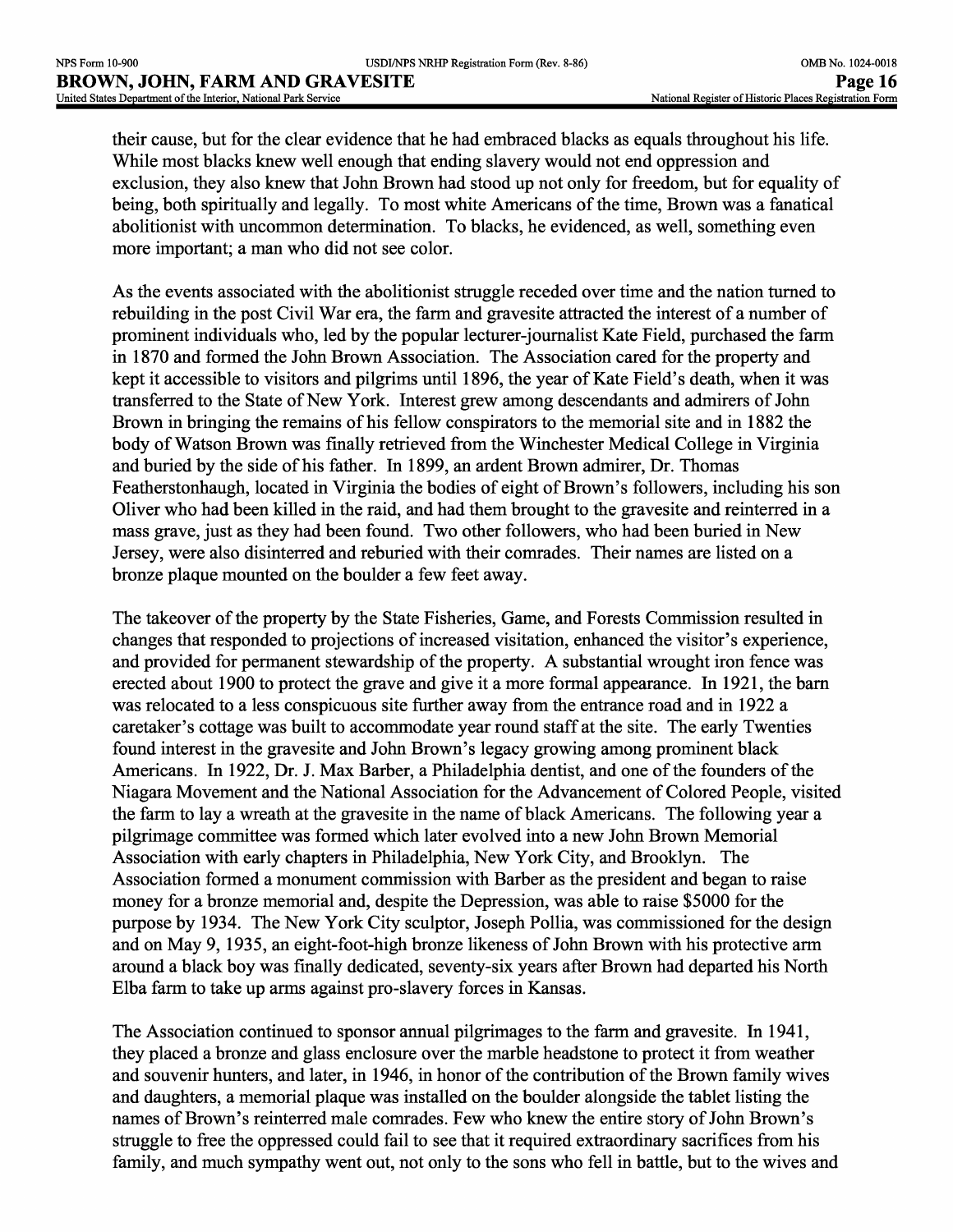daughters who were left to carry the burdens of child rearing and pioneer life alone if not as widows.

The property was transferred to the jurisdiction of the State Education Department in 1953. Between 1957 and 1959 the farmhouse was "returned" to its 1859 appearance. Additions and porches were removed and a comprehensive refurbishment undertaken. The interior was furnished with mid-nineteenth century artifacts, only a few of which had any direct association with Brown or his family. In 1966, property management was taken over by the New York State Historic Trust which, in 1972, passed responsibility to the newly created New York State Parks and Recreation Department. The Department, now known as the Office of Parks, Recreation and Historic Preservation, continues to operate the facility under a 1975 Memorandum of Understanding with the Department of Environmental Conservation, which retains title to the land.

The John Brown Farm and Gravesite is nationally significant for its association with a man whose deeds and martyrdom to this day remain etched in the conscience of the nation, a man who "roused millions from the moral stupor that had possessed the country." These were the words of Col. Lyman at ceremonies marking New York's acceptance of the commemorative site in 1896. By that time the legend of John Brown was well established, built on clear evidence in deeds and words of an unequivocal egalitarianism that from Brown's youth had served as evidence and inspiration to generations of blacks and whites that racial differences could be overcome. As J. Max Barber noted in his 1935 address at the unveiling of the John Brown Monument, the site is "our signpost to the generations to come. They must know by this that we reverenced heroism for justice and that we were grateful for martyrdom for freedom."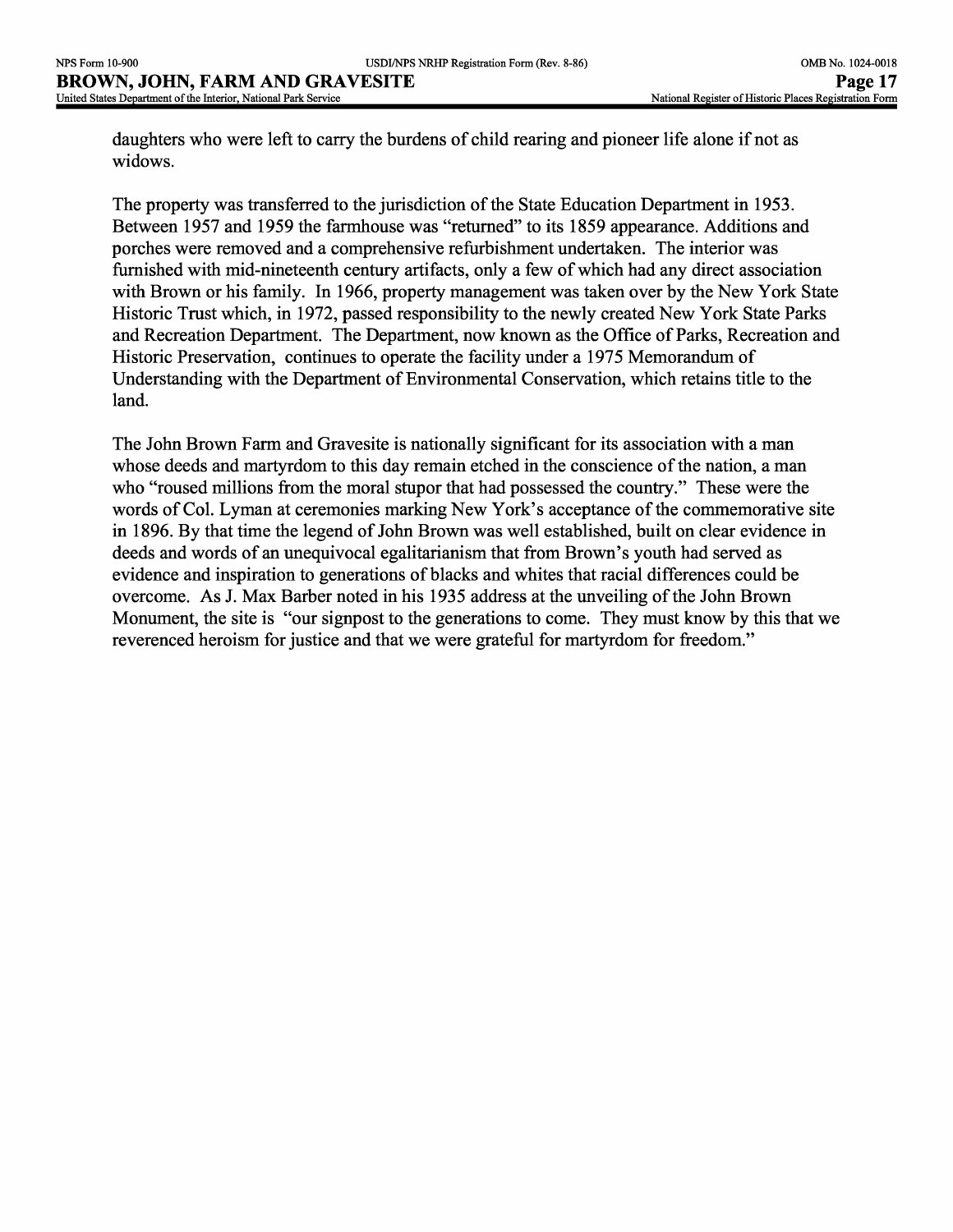## **9. MAJOR BIBLIOGRAPHICAL REFERENCES**

Sources available for the study of John Brown and the events surrounding his life are extensive, both manuscript material and published works, including fifteen biographies. The following is a short list of the most useful and dependable published sources used in preparation of this designation report. The NYS Office of Parks, Recreation and Historic Preservation maintains its own research files at the Historic Sites Bureau in Waterford, New York. The bureau files mainly concern the history of New York State's management of the property since it was acquired in 1896, although there is scant material for the pre-World War II period.

Boyer, Richard O. *The Legend of John Brown: A Biography and a History,* (New York, 1973).

Gates, Stephen B. *To Purge This Land With Blood,* (Amherst, 1970).

Quarles, Benjamin. *Allies for Freedom, (New York,* 1974).

Sanborn, F. B. *The Life and Letters of John Brown.* (Boston, 1885).

Villard, Oswald Garrison. *John Brown, 1800-1859: A Biography Fifty Years After.* (New York, 1910).

Previous documentation on file (NPS):

- Preliminary Determination of Individual Listing (36 CFR 67) has been requested.
- X Previously Listed in the National Register.
- \_ Previously Determined Eligible by the National Register.
- \_ Designated a National Historic Landmark.
- $X$  Recorded by Historic American Buildings Survey: # NY-245
- \_ Recorded by Historic American Engineering Record: *#*

Primary Location of Additional Data:

- X State Historic Preservation Office (Historic Sites Bureau)
- **Other State Agency**
- \_ Federal Agency
- \_ Local Government
- **University**
- \_ Other (Specify Repository):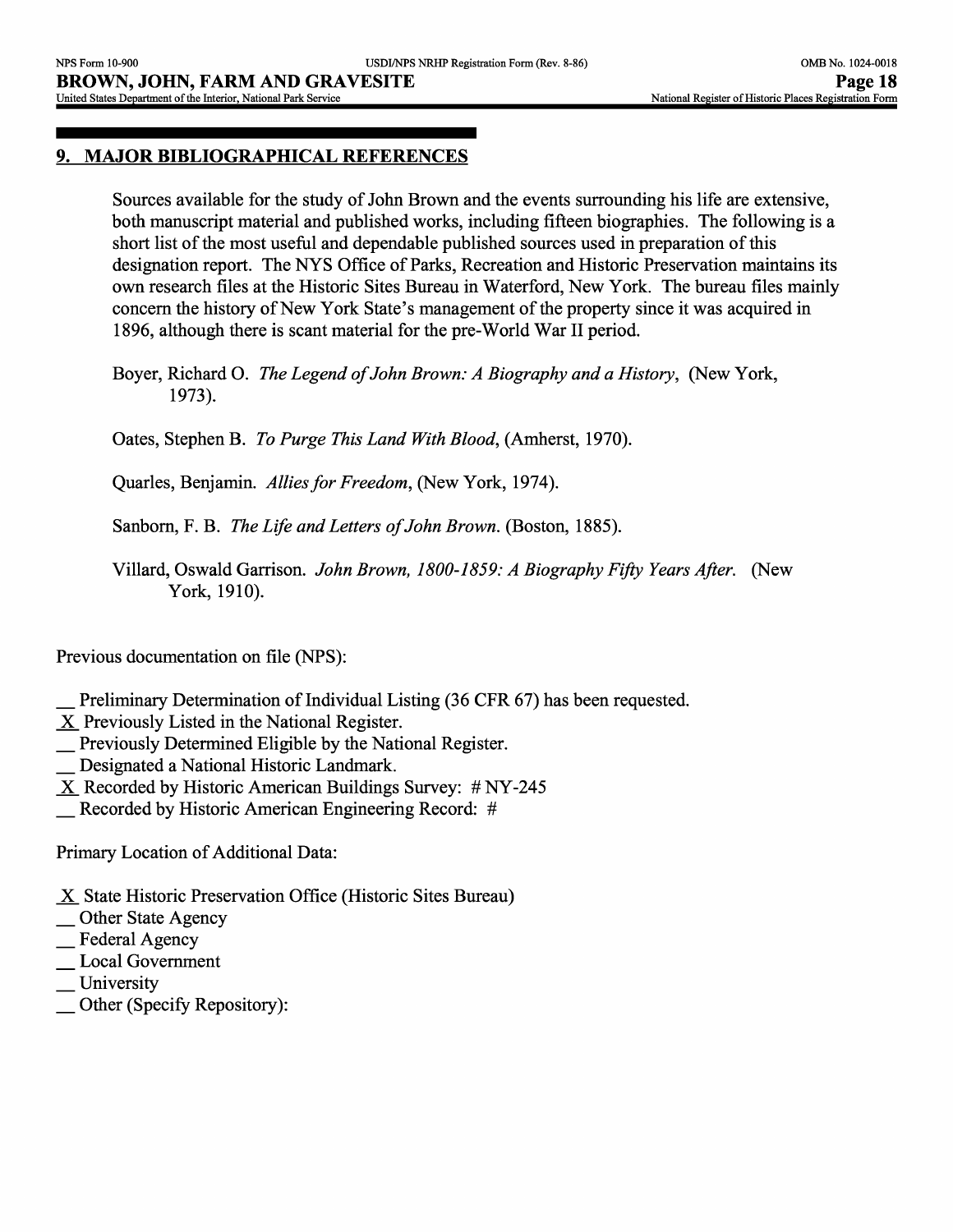### **10. GEOGRAPHICAL DATA**

Acreage of Property: 270.6 (according to local tax map)

| <b>UTM References:</b> | Zone                | Easting | Northing |
|------------------------|---------------------|---------|----------|
|                        | 18<br>A.            | 581500  | 4900580  |
|                        | 18<br>R.            | 582400  | 4900580  |
|                        | -18<br>$\mathbb{C}$ | 582520  | 4899200  |
|                        | 18<br>Ð             | 581540  | 4899200  |
|                        |                     |         |          |

Verbal Boundary Description:

The boundary of the designated property is historically known as Lot 95 in Township 12 of the Old Military Tract, first surveyed in 1805. The lot is still referred to as Lot 95 on the town of North Elba 1993 tax map with the acreage now calculated as 270.6

#### Boundary Justification:

The boundary encompasses all of those lands purchased by John Brown and two of his sons in 1849. There have been no subdivisions or additions to the parcel since it was purchased and developed. Hence, the nominated property represents an historically intact entity encompassing the original farm, the gravesite, and the commemorative features of the property.